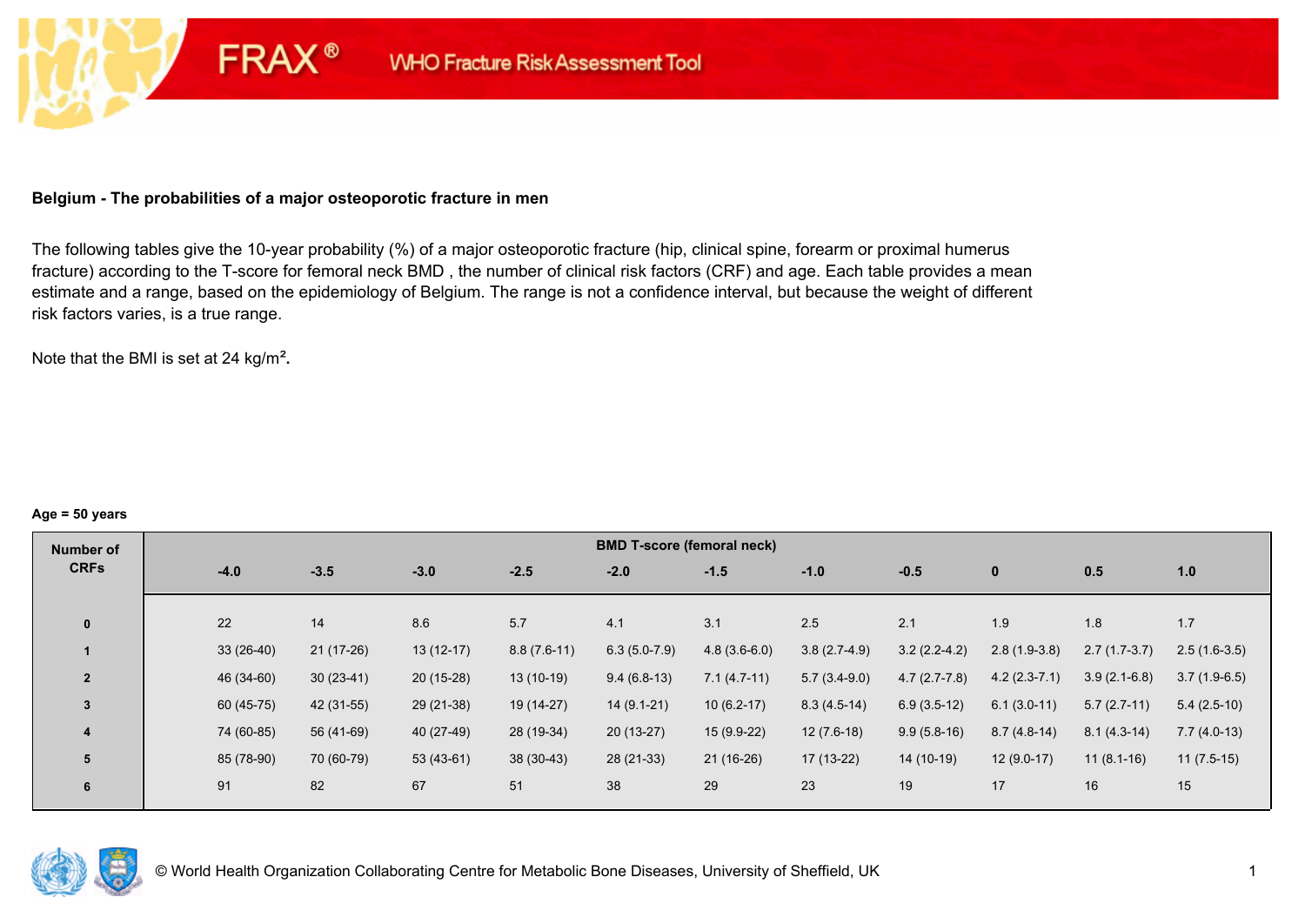# **Age = 55 years**

**FRAX®** 

| Number of               |             |             |             |               |                | <b>BMD T-score (femoral neck)</b> |                |                |                |                |                |
|-------------------------|-------------|-------------|-------------|---------------|----------------|-----------------------------------|----------------|----------------|----------------|----------------|----------------|
| <b>CRFs</b>             | $-4.0$      | $-3.5$      | $-3.0$      | $-2.5$        | $-2.0$         | $-1.5$                            | $-1.0$         | $-0.5$         | $\mathbf{0}$   | 0.5            | 1.0            |
| $\mathbf 0$             | 22          | 14          | 9.2         | 6.4           | 4.6            | 3.5                               | 2.8            | 2.3            | 2.1            | 1.9            | 1.8            |
|                         | $32(27-38)$ | $21(18-25)$ | $14(12-17)$ | $9.6(8.2-12)$ | $6.9(5.6-8.5)$ | $5.3(4.0-6.4)$                    | $4.2(3.0-5.4)$ | $3.5(2.4-4.6)$ | $3.1(2.1-4.2)$ | $2.9(1.9-4.0)$ | $2.7(1.7-3.8)$ |
| $\overline{2}$          | 44 (35-56)  | $30(24-40)$ | $20(16-27)$ | 14 (11-19)    | $10(7.5-14)$   | $7.8(5.2-11)$                     | $6.2(3.8-9.6)$ | $5.1(3.0-8.3)$ | $4.6(2.5-7.6)$ | $4.2(2.3-7.2)$ | $4.0(2.1-6.8)$ |
| $\mathbf{3}$            | 58 (45-70)  | 42 (32-52)  | $29(22-36)$ | 20 (15-28)    | 15 (10-22)     | $11(7.0-18)$                      | $9.0(5.1-15)$  | $7.4(3.9-13)$  | $6.6(3.3-12)$  | $6.1(2.9-11)$  | $5.7(2.7-11)$  |
| $\overline{\mathbf{4}}$ | 71 (58-81)  | 55 (42-65)  | 40 (29-48)  | $29(20-35)$   | $21(15-28)$    | $16(11-23)$                       | $13(8.4-19)$   | $10(6.4-17)$   | $9.3(5.4-15)$  | $8.6(4.7-14)$  | $8.1(4.3-14)$  |
| 5                       | 82 (76-87)  | 68 (60-75)  | 52 (44-59)  | $39(32-43)$   | 29 (23-34)     | $22(18-28)$                       | 18 (14-23)     | $15(11-20)$    | $13(9.6-18)$   | $12(8.5-17)$   | $11(7.8-16)$   |
| 6                       | 89          | 79          | 65          | 51            | 39             | 30                                | 24             | 20             | 18             | 16             | 15             |

### **Age = 60 years**

| Number of               |             |             |             |              | <b>BMD T-score (femoral neck)</b> |                |                |                |                |                |                |
|-------------------------|-------------|-------------|-------------|--------------|-----------------------------------|----------------|----------------|----------------|----------------|----------------|----------------|
| <b>CRFs</b>             | $-4.0$      | $-3.5$      | $-3.0$      | $-2.5$       | $-2.0$                            | $-1.5$         | $-1.0$         | $-0.5$         | $\mathbf{0}$   | 0.5            | 1.0            |
| $\mathbf{0}$            | 20          | 14          | 9.7         | 7.1          | 5.4                               | 4.2            | 3.4            | 2.9            | 2.6            | 2.4            | 2.2            |
|                         | 29 (26-33)  | $20(18-23)$ | 14 (13-17)  | $10(8.7-12)$ | $8.0(6.3-9.4)$                    | $6.3(4.7-7.8)$ | $5.1(3.6-6.6)$ | $4.2(2.9-5.6)$ | $3.8(2.6-5.2)$ | $3.5(2.3-4.9)$ | $3.3(2.1-4.6)$ |
| $\overline{2}$          | $39(33-49)$ | 28 (23-36)  | $21(17-26)$ | $15(12-20)$  | $12(8.3-16)$                      | $9.1(6.0-13)$  | $7.3(4.6-11)$  | $6.1(3.6-9.8)$ | $5.5(3.1-9.1)$ | $5.1(2.8-8.5)$ | $4.7(2.5-8.0)$ |
| 3                       | $51(42-61)$ | $39(30-46)$ | 29 (22-37)  | $21(16-30)$  | 16 (11-24)                        | $13(8.1-20)$   | $10(6.1-17)$   | $8.7(4.7-15)$  | $7.9(4.1-14)$  | $7.2(3.6-13)$  | $6.7(3.3-12)$  |
| $\overline{\mathbf{4}}$ | 64 (53-71)  | $50(39-57)$ | 38 (29-45)  | $29(22-37)$  | $23(16-31)$                       | 18 (13-26)     | $15(9.8-22)$   | $12(7.6-19)$   | $11(6.5-18)$   | $10(5.7-17)$   | $9.4(5.2-16)$  |
| 5                       | 74 (69-79)  | $62(55-67)$ | $50(43-54)$ | $39(33-45)$  | $30(25-37)$                       | 24 (20-31)     | $20(16-26)$    | $17(13-23)$    | $15(11-21)$    | 14 (9.9-19)    | $13(8.9-18)$   |
| 6                       | 82          | 73          | 61          | 50           | 40                                | 32             | 26             | 22             | 20             | 18             | 17             |

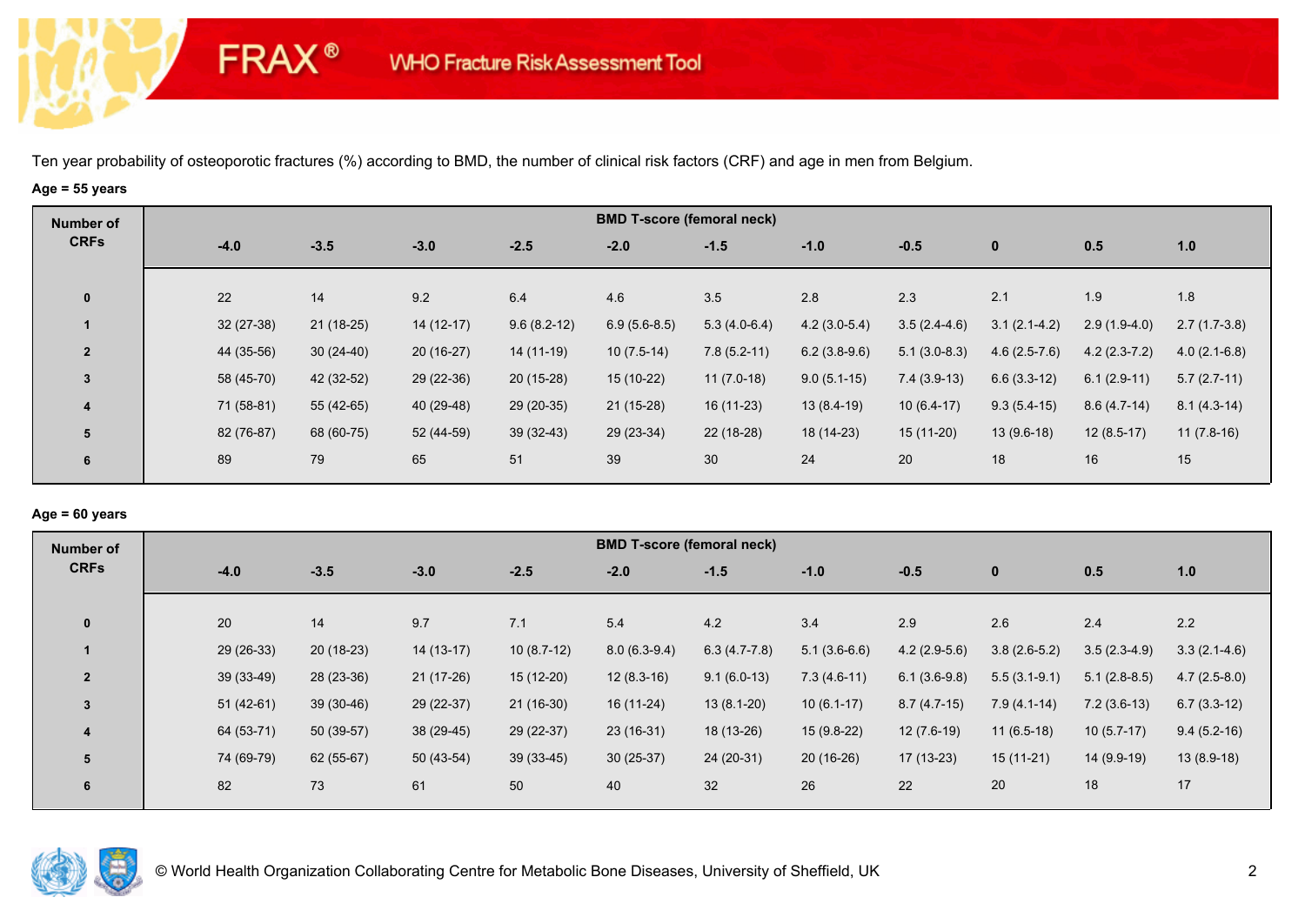# **Age = 65 years**

**FRAX®** 

| Number of               |             |             |             |              |               | <b>BMD T-score (femoral neck)</b> |                |                |                |                |                |
|-------------------------|-------------|-------------|-------------|--------------|---------------|-----------------------------------|----------------|----------------|----------------|----------------|----------------|
| <b>CRFs</b>             | $-4.0$      | $-3.5$      | $-3.0$      | $-2.5$       | $-2.0$        | $-1.5$                            | $-1.0$         | $-0.5$         | $\mathbf{0}$   | 0.5            | 1.0            |
| $\mathbf 0$             | 19          | 14          | 11          | 8.0          | 6.3           | 5.0                               | 4.1            | 3.5            | 3.2            | 2.9            | 2.7            |
|                         | $27(25-30)$ | $20(18-23)$ | $15(13-17)$ | $12(9.4-13)$ | $9.1(7.0-11)$ | $7.3(5.4-9.2)$                    | $6.0(4.3-7.8)$ | $5.1(3.5-6.8)$ | $4.6(3.1-6.3)$ | $4.2(2.8-5.9)$ | $3.9(2.5-5.5)$ |
| $\overline{2}$          | $36(31-43)$ | 28 (23-34)  | $21(17-26)$ | $16(13-21)$  | $13(9.2-18)$  | $10(7.0-15)$                      | $8.5(5.4-13)$  | $7.3(4.4-11)$  | $6.5(3.8-11)$  | $6.0(3.3-9.8)$ | $5.5(3.0-9.1)$ |
| $\mathbf{3}$            | 47 (39-54)  | $37(30-45)$ | $29(23-37)$ | 23 (17-31)   | 18 (12-26)    | $14(9.3-23)$                      | $12(7.1-19)$   | $10(5.7-17)$   | $9.2(4.9-16)$  | $8.4(4.3-15)$  | $7.7(3.9-14)$  |
| $\overline{\mathbf{4}}$ | 58 (49-64)  | 47 (38-54)  | 38 (30-46)  | $30(23-39)$  | 24 (18-33)    | $20(14-28)$                       | 16 (11-24)     | 14 (8.9-22)    | $13(7.7-20)$   | $12(6.7-19)$   | $11(6.0-18)$   |
| 5                       | 67 (62-71)  | 57 (52-63)  | 48 (42-54)  | $39(34-46)$  | $32(27-39)$   | 26 (22-33)                        | 22 (18-29)     | $19(15-25)$    | $17(13-23)$    | $15(11-22)$    | 14 (10-20)     |
| 6                       | 75          | 67          | 57          | 48           | 40            | 34                                | 28             | 24             | 22             | 20             | 19             |

### **Age = 70 years**

| Number of      |             |             |             |             |              | <b>BMD T-score (femoral neck)</b> |                |                |                |                |                |
|----------------|-------------|-------------|-------------|-------------|--------------|-----------------------------------|----------------|----------------|----------------|----------------|----------------|
| <b>CRFs</b>    | $-4.0$      | $-3.5$      | $-3.0$      | $-2.5$      | $-2.0$       | $-1.5$                            | $-1.0$         | $-0.5$         | $\mathbf{0}$   | 0.5            | 1.0            |
|                |             |             |             |             |              |                                   |                |                |                |                |                |
| $\mathbf{0}$   | 20          | 15          | 12          | 9.1         | 7.2          | 5.8                               | 4.8            | 4.1            | 3.6            | 3.3            | 3.0            |
|                | 28 (24-34)  | $22(18-26)$ | 17 (14-20)  | $13(10-16)$ | $10(7.9-12)$ | $8.2(6.2-9.8)$                    | $6.6(4.9-7.9)$ | $5.6(4.1-6.7)$ | $5.0(3.5-5.9)$ | $4.5(3.1-5.3)$ | $4.1(2.8-4.9)$ |
| $\overline{2}$ | $38(31-46)$ | $30(24-37)$ | $23(18-30)$ | 18 (14-24)  | $14(10-19)$  | $11(8.0-15)$                      | $9.2(6.3-12)$  | $7.8(5.1-11)$  | $6.8(4.4-9.4)$ | $6.1(3.8-8.5)$ | $5.5(3.4-7.7)$ |
| $\overline{3}$ | 49 (40-58)  | 40 (31-50)  | $32(24-41)$ | $25(18-34)$ | $20(14-28)$  | $16(11-23)$                       | $13(8.3-19)$   | $11(6.8-16)$   | $9.3(5.8-14)$  | $8.2(5.0-13)$  | $7.4(4.4-12)$  |
| 4              | 60 (51-67)  | $51(42-59)$ | 42 (33-50)  | 34 (26-42)  | $27(20-35)$  | 22 (16-29)                        | 17 (12-24)     | 14 (10-20)     | $12(8.7-18)$   | $11(7.5-16)$   | $9.8(6.6-15)$  |
| 5              | 69 (62-74)  | $61(54-67)$ | 53 (45-59)  | 44 (37-51)  | $36(30-42)$  | 29 (24-35)                        | 23 (19-29)     | 19 (16-25)     | 17 (14-22)     | $15(12-19)$    | $13(11-18)$    |
| 6              | 76          | 70          | 63          | 54          | 46           | 38                                | 31             | 26             | 22             | 19             | 17             |
|                |             |             |             |             |              |                                   |                |                |                |                |                |

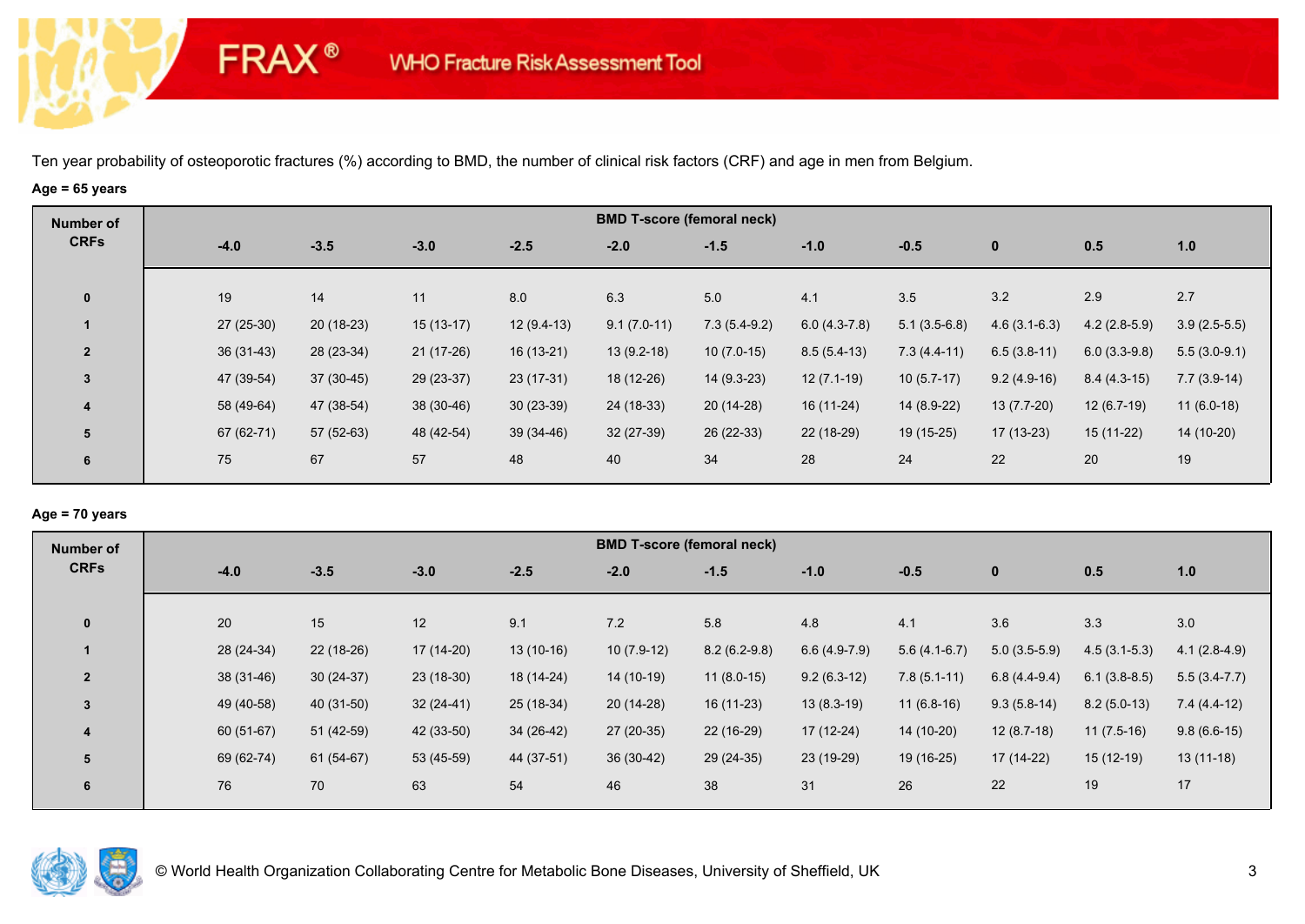# **Age = 75 years**

**FRAX®** 

| Number of      |        |             |            |             |             | <b>BMD T-score (femoral neck)</b> |               |               |                |                |                |                |
|----------------|--------|-------------|------------|-------------|-------------|-----------------------------------|---------------|---------------|----------------|----------------|----------------|----------------|
| <b>CRFs</b>    | $-4.0$ |             | $-3.5$     | $-3.0$      | $-2.5$      | $-2.0$                            | $-1.5$        | $-1.0$        | $-0.5$         | $\mathbf 0$    | 0.5            | 1.0            |
| $\mathbf 0$    | 21     |             | 16         | 13          | 10          | 8.1                               | 6.6           | 5.3           | 4.6            | 4.0            | 3.6            | 3.2            |
|                |        | $30(24-47)$ | 24 (19-39) | 19 (15-31)  | $15(11-24)$ | $12(8.9-19)$                      | $9.7(7.0-14)$ | $7.7(5.5-11)$ | $6.5(4.6-8.8)$ | $5.6(4.0-7.2)$ | $4.9(3.4-5.9)$ | $4.3(3.0-5.0)$ |
| $\overline{2}$ |        | 41 (30-57)  | 34 (24-49) | 28 (19-41)  | $22(15-33)$ | $18(12-27)$                       | $14(9.2-21)$  | $11(7.3-16)$  | $9.3(6.0-13)$  | $7.9(5.1-11)$  | $6.7(4.3-9.0)$ | $5.8(3.8-7.6)$ |
| $\overline{3}$ |        | 53 (39-66)  | 46 (32-59) | $38(25-51)$ | $32(20-43)$ | 26 (16-35)                        | $20(12-29)$   | 16 (9.7-23)   | $13(8.0-19)$   | $11(6.7-16)$   | $9.3(5.7-13)$  | $8.0(4.9-11)$  |
| 4              |        | 63 (48-73)  | 57 (40-67) | $50(33-60)$ | 42 (27-52)  | $35(22-44)$                       | 29 (17-37)    | $23(14-30)$   | 19 (12-25)     | 16 (9.8-21)    | $13(8.4-17)$   | $11(7.2-15)$   |
| 5              |        | 72 (57-77)  | 67 (50-73) | 60 (43-67)  | $53(36-61)$ | 46 (30-53)                        | $39(24-45)$   | $32(20-38)$   | 26 (17-32)     | $22(14-26)$    | 18 (12-22)     | $15(11-19)$    |
| 6              | 79     |             | 75         | 70          | 64          | 57                                | 50            | 42            | 35             | 30             | 25             | 21             |

## **Age = 80 years**

| Number of      |             |             |            |                 |              | <b>BMD T-score (femoral neck)</b> |               |               |                |                |                |
|----------------|-------------|-------------|------------|-----------------|--------------|-----------------------------------|---------------|---------------|----------------|----------------|----------------|
| <b>CRFs</b>    | $-4.0$      | $-3.5$      | $-3.0$     | $-2.5$          | $-2.0$       | $-1.5$                            | $-1.0$        | $-0.5$        | $\mathbf{0}$   | 0.5            | 1.0            |
|                |             |             |            |                 |              |                                   |               |               |                |                |                |
| $\mathbf{0}$   | 20          | 16          | 13         | 10 <sup>1</sup> | 8.4          | 6.8                               | 5.6           | 4.8           | 4.1            | 3.6            | 3.1            |
|                | 29 (22-45)  | 24 (18-38)  | 19 (14-32) | 16 (12-26)      | $13(9.2-21)$ | $10(7.3-17)$                      | $8.3(5.9-13)$ | $7.0(5.0-11)$ | $6.0(4.2-8.8)$ | $5.1(3.6-7.3)$ | $4.4(3.1-6.0)$ |
| $\overline{2}$ | $39(28-55)$ | $33(23-48)$ | 28 (19-41) | $23(15-34)$     | 19 (12-28)   | $15(9.8-23)$                      | $12(7.9-19)$  | $10(6.6-16)$  | $8.6(5.6-13)$  | $7.3(4.7-11)$  | $6.2(4.0-8.9)$ |
| $\overline{3}$ | 49 (35-63)  | 43 (30-56)  | 37 (25-50) | $31(20-43)$     | 26 (16-37)   | $22(13-31)$                       | 18 (11-25)    | $15(8.9-21)$  | $12(7.5-17)$   | $10(6.3-15)$   | $8.8(5.3-12)$  |
| 4              | 59 (43-69)  | 53 (37-64)  | 47 (31-58) | 41 (26-52)      | $35(22-45)$  | $30(18-38)$                       | 25 (15-32)    | $21(12-27)$   | 18 (10-23)     | $15(8.9-19)$   | $12(7.6-16)$   |
| 5              | 68 (51-74)  | 63 (45-69)  | 57 (39-64) | 52 (34-59)      | 45 (28-52)   | $39(24-46)$                       | $33(20-40)$   | 29 (17-34)    | 24 (14-29)     | $21(12-25)$    | $17(11-21)$    |
| 6              | 75          | 72          | 67         | 62              | 56           | 50                                | 43            | 38            | 33             | 28             | 24             |
|                |             |             |            |                 |              |                                   |               |               |                |                |                |